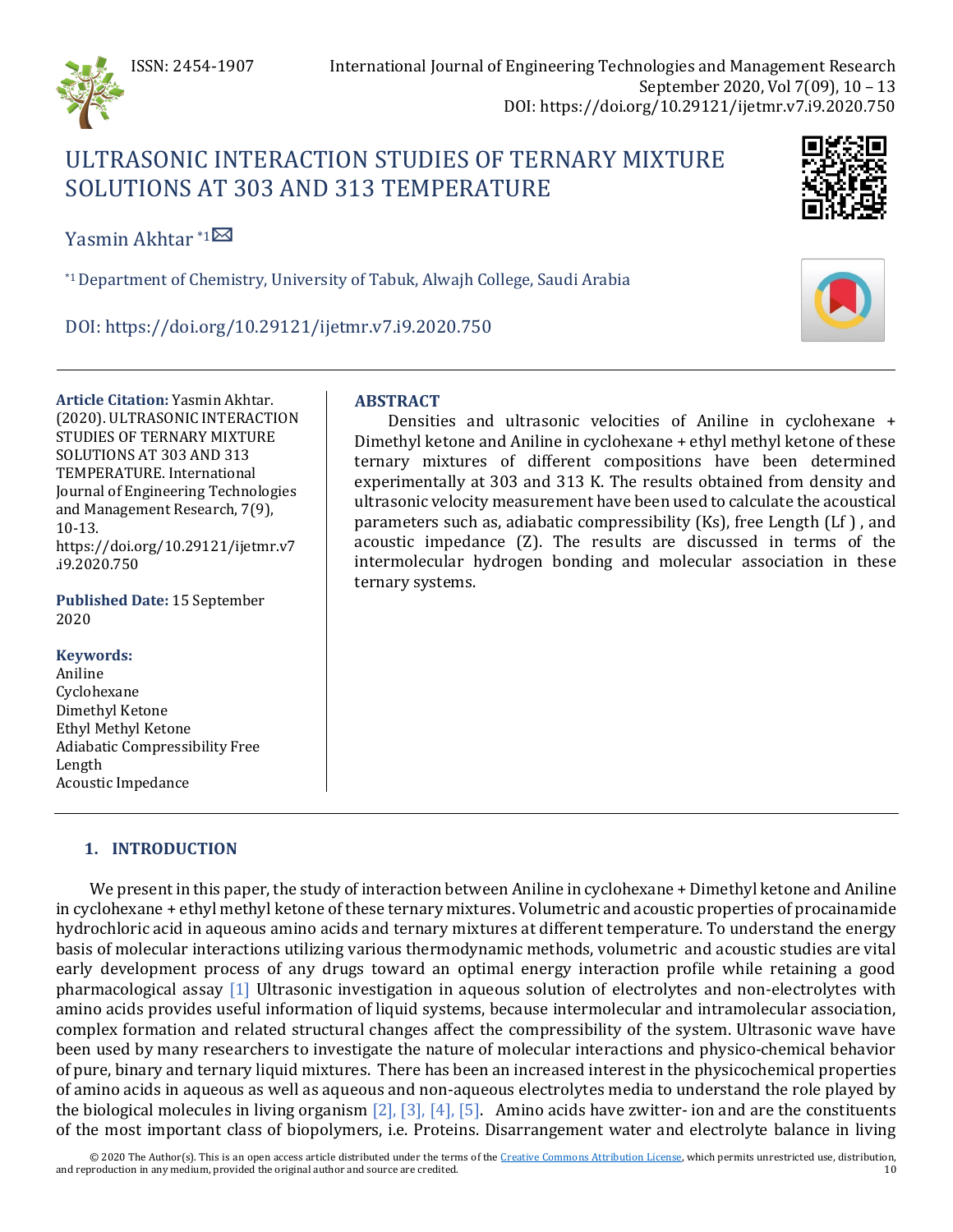systems cause a wide variety of health problems. Aniline molecule is highly polar and self-associated through hydrogen bonding of their amine group. Being aromatic aniline with amino group is comparatively a strong donor. The H atoms in the  $NH<sub>2</sub>$  group can also play the role of electron acceptor[s.\[6\].](#page-3-5) It is used in the manufacturing of synthetic dyes, drugs and as an accelerator in vulcanization of rubber [\[7\].](#page-3-6) The L- valine is a branched chain amino acid which is important for supplying energy to muscles. The branched chain amino acids enhance energy, increase endurance and aid in muscle tissue recovery and repai[r \[8\].](#page-3-7) The dimethyl ketone, and ethyl methyl ketone are aprotic in nature and belong to same homologous series, especially they have aliphatic nature and have common carbonyl group (C=O) functional group [8]. Recently we have made systematic effort to investigate the volumetric properties of amino acids in concentrated electrolytic solution [\[9\].](#page-3-8) The volumetric studies have been used to the solute –solute and solute-solvent interaction in these ternary systems. This suggests D (+) Lactose in aqueous sodium butyrate

solution is strong structure maker than D (+) galactose in aqueous sodium butyrate solution. These parameters reflect that the solute-co solute interactions are dominating over solute-solvent interactions for the saccharides in aqueous sodium butyrate solutions. [\[10\]](#page-3-9)

In the present paper, we report densities, (ρ) and ultrasonic velocity (u) *o*f Aniline in cyclohexane + Dimethyl ketone and Aniline in cyclohexane + ethyl methyl ketone of these ternary mixtures of different compositions have been determined experimentally at 303 and 313 K*.* From these experimental data a number of acoustical parameters namely, adiabatic compressibility  $(K_{\rm s})$ , free Length  $(L_{\rm fl})$  and acoustic impedance (Z) respectively have been calculated. These parameters were utilized to study various interactions taking place in ternary mixtures at 303 and 313 K.

## **2. EXPERIMENTAL**

Aniline (99.8% purity), cyclohexane, (99.9% purity) Dimethyl ketone (99.9% purity) and ethyl methyl ketone (99.9% purity) were procured from E. Merck (Germany) and S d Fine Ltd. All the ternary mixtures were prepared in terms of mole fractions from (0.00-0.70). The densities, ρ and ultrasonic velocity u of Aniline in cyclohexane + Dimethyl ketone and Aniline in cyclohexane + ethyl methyl ketone of these ternary mixtures of different compositions have been determined experimentally.

The densities were measured with a single capillary pycnometer (made of Borosil glass) of bulb capacity of 8x10<sup>-6</sup> m<sup>3</sup>. The marks of the stems were calibrated using triple distilled water at 303 and 313 K. The pycnometer was

kept for about 30 minutes in a thermostatic water bath so that the thermal fluctuation in density was minimized. The ultrasonic velocities in solutions were measured using a single crystal variable path interferometer at 2MHz.

The ultrasonic velocities in ternary mixtures were measured using a single crystal variable path interferometer at 2MHz. The temperature of the test solutions was maintained at 303 and 313  $\pm$  0.02%K in an electronically controlled thermostatic water bath. The density and velocity data were found to be accurate within  $\pm 0.01\%$  and  $\pm$ 0.10% respectively.

### **3. RESULTS AND DISCUSSION**

The densities (ρ) and ultrasonic velocities (u) *o*f Aniline in cyclohexane + Dimethyl ketone and Aniline in cyclohexane + ethyl methyl ketone of these ternary mixtures of different compositions have been determined experimentally at 308 and 313 K are recorded in Table 1. It is observed that densities (ρ) and ultrasonic velocities (u) for all the ternary systems increase with increase in mole fraction of Aniline. The values of  $\rho$  and u increase with increase in concentration of Aniline in all the ternary systems under investigation, which appear to be due to hydrophobic properties of solutes i.e. H-bond forming. The density and ultrasonic velocity decrease with increase in temperature which indicates the changes in structure occurring in the mixtures as a result of H- bond formation lead to decrease in intermolecular forces [\[11\]](#page-3-10) due to increase in thermal vibration of the ternary system, which causes an increase in volume expansion and hence increase in free path length. Solute may occupy the interstitial spaces in solvent or get solvated forming new weaker bonds. It was suggested [\[12\],](#page-3-11) [\[13\],](#page-3-12) [\[14\]](#page-3-13) that what is experimentally observed for any system, reflects the compromise between the tendency for the ion and the peptide to interact with each other and inclination of the solutes to associate with the solvent. In other cases the values of aliphatic ketones without aniline is much lower, which means, when the mole fraction of aniline increases with increasing trend is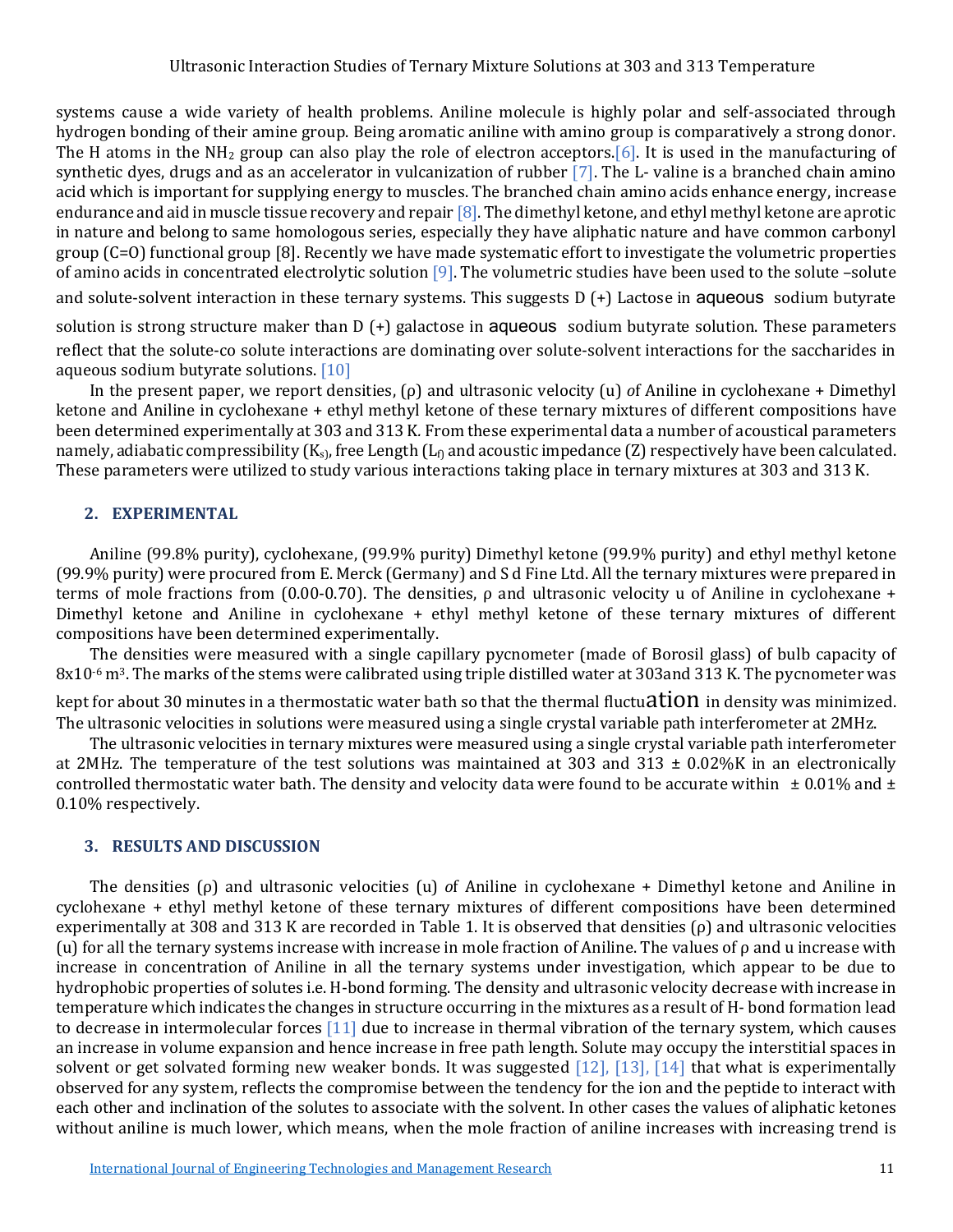#### Yasmin Akhtar

observed in density and ultrasonic velocity. It result that the addition of aniline increase the effective molecular space due to the substitution of a cyclic aniline by replacing cyclohexane.

The behavior of Aniline considered the following interactions:

- The weak dipolar interaction between ketones and cyclohexane.
- The Aniline is high dielectric constant and basically electron donor nature, when it mixed with ketones there is significant type of dipole-dipole interactions and H- bonding formation.
- The overlap of hydration groups co spheres of terminal (-NH<sub>3</sub>+ and COO-) and the adjacent groups result in volume change.

The adiabatic compressibility  $(K_s)$  and Intermolecular free length  $(L_f)$  of the Aniline in cyclohexane + Dimethyl ketone and Aniline in cyclohexane + ethyl methyl ketone of these ternary mixtures of different compositions have been determined from the density and velocity data at 308 and 313 K. The adiabatic compressibility and Intermolecular free length  $(L_f)$  was calculated by the equation (1) and (2).

$$
K_s = 1/u^2 \rho \tag{1}
$$

$$
L_f = K_T (K_s)^{1/2}
$$
 (2)

The per usual of Table 2 exhibits the values of the adiabatic compressibility, Ks and Intermolecular free length  $(L_f)$  to be decrease with increasing concentration of the systems. Such a decrease in adiabatic compressibility and Intermolecular free length  $(L_f)$  observed in the ternary systems clearly confirms the conclusion drawn from the ultrasonic velocity data. It is well known fact that when a solute dissolve in a solvent there is decrease interaction of solute and solvent molecules with decrease concentration of ketones. So, the solutions become harder to compress. This will lead to the decrease in compressibility values. This may further ascribed that such a decrease in adiabatic compressibility,  $K_s$  is attributed to the influence of the electrostatic field of the ions (NH<sub>3</sub>+) on the accompanying molecules. It may be inferred that the weakening of hydrogen bond strength formed by the solute and solvent molecules and complex formation may also be the reason for decrease in compressibility. The cluster between aniline and ketones molecules is broken up by the interacting molecule, cyclohexane. The intermolecular force of attraction are less between solute and solvent due to this decrease the free length in this ternary systems. Thus is in accordance with the view proposed by others ( M. Iqbal et al 1990).

The values of acoustic impedance, Z of these ternary systems were calculated by the following relation.

$$
Z = u \cdot \rho \tag{3}
$$

The values of Z increase with increase in different compositions of the Aniline in cyclohexane + Dimethyl ketone and Aniline in cyclohexane + ethyl methyl ketone of these ternary mixtures which indicates solute-solvent interaction are present and they behave as structure makers are shown in Table 2. The specific acoustic impedance of the medium for the particular type of wave being propagated and through it. The transmission of acoustic wave from one medium to another is important for transmission phenomenon in fluids. It may also correlated with ionic size of ions. A definite correlation the specific acoustic impedance and dielectric constant of the solvent medium. The behavior of acoustic impedance can be explained on the basis of lyophobic interaction between solute and solvent molecules, complex ion formation and become responsible for the propagation of ultrasonic wave.

# **4. CONCLUSION**

In the present work the weak dipolar interaction between ketones and cyclohexane. The Aniline is high dielectric constant and basically electron donor nature, when it mixed with ketones there is significant type of dipole-dipole interactions and H- bonding formation. Aniline in cyclohexane + Dimethyl ketone and Aniline in cyclohexane + ethyl methyl ketone of these ternary mixtures which indicates solute-solvent interaction are present and they behave as structure makers. The presence of the molecular association and intermolecular hydrogen bonding of these ternary mixtures.